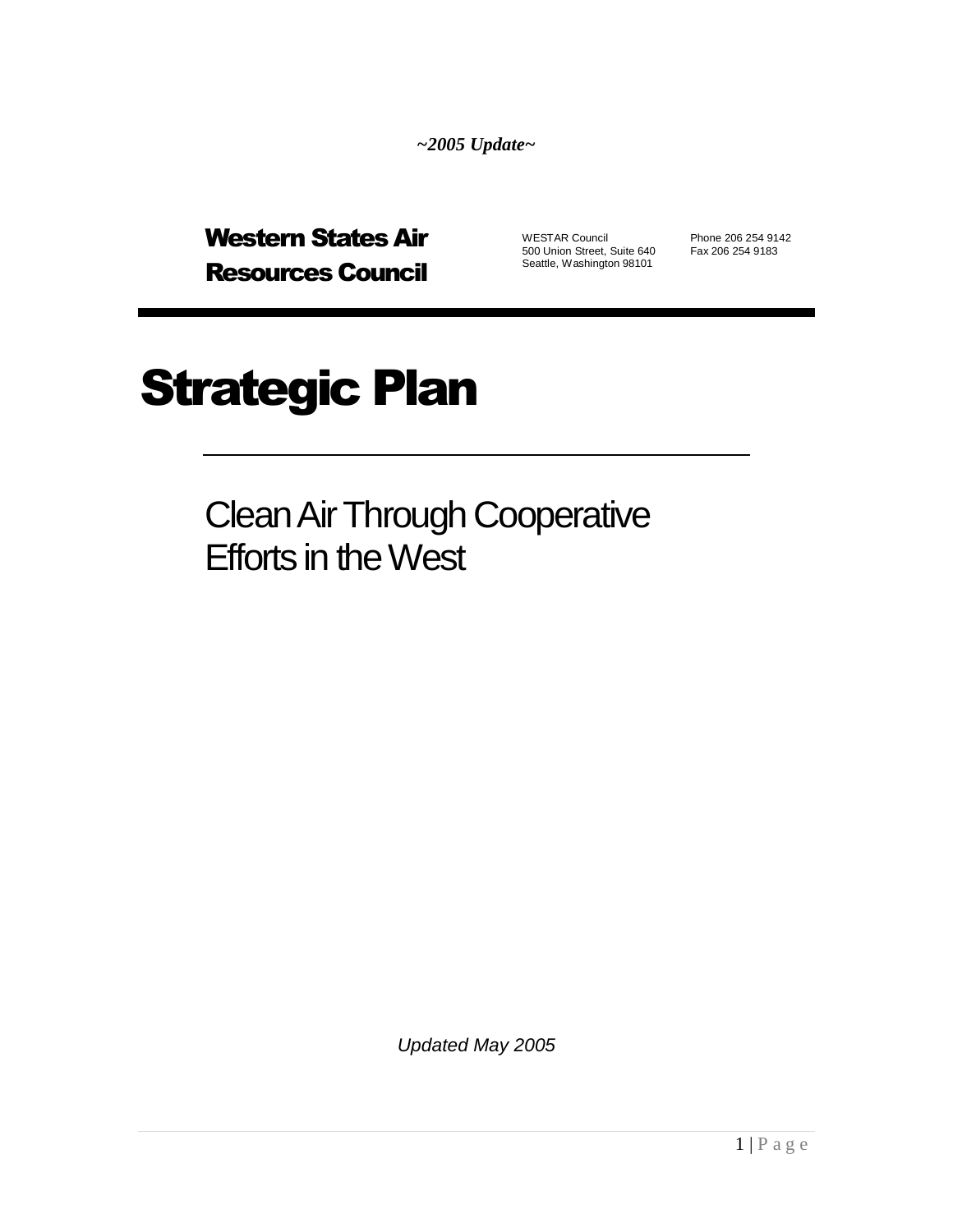### **Table of Contents**

<span id="page-1-0"></span>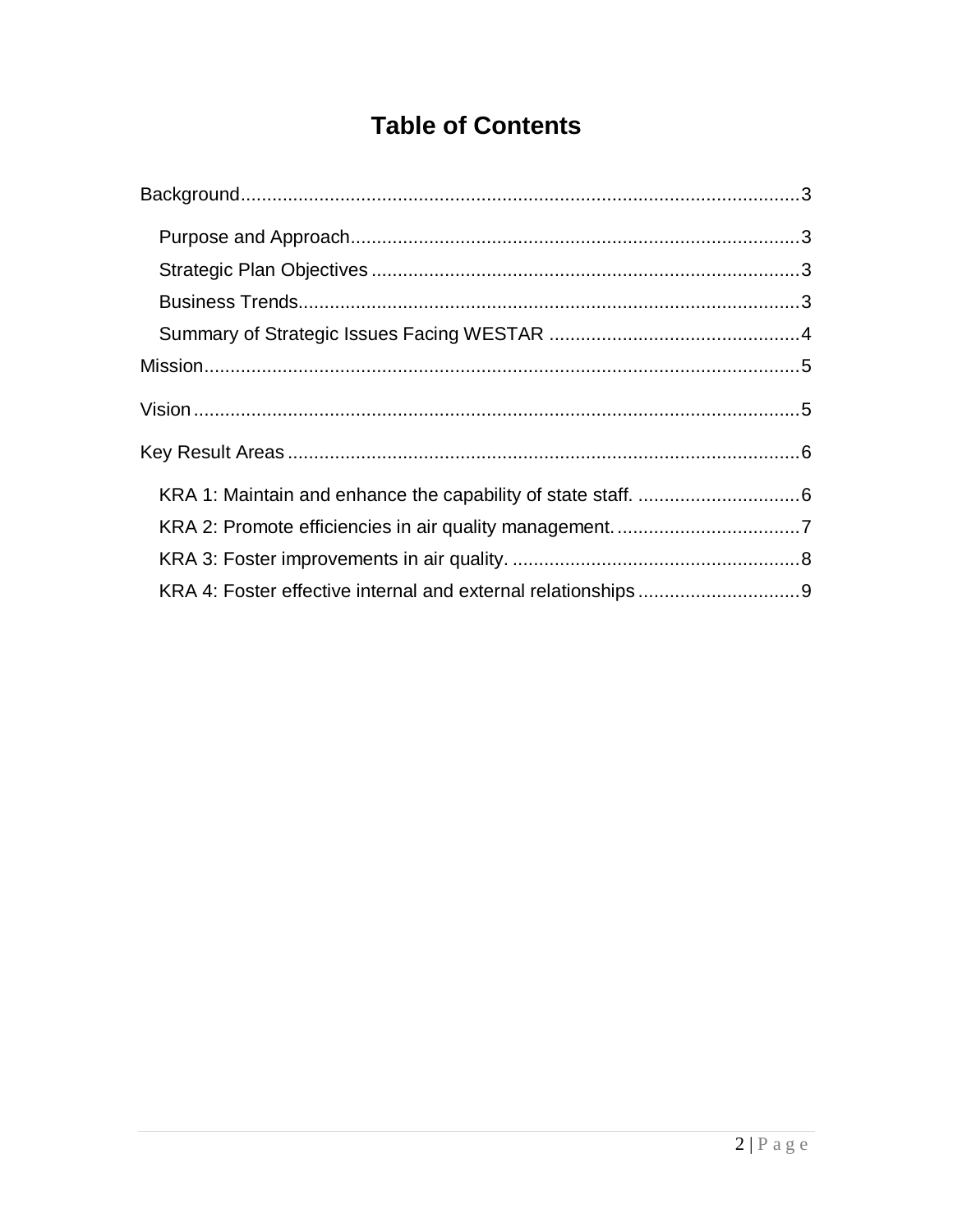# **Background**

The Western States Air Resources Council (WESTAR Council) was formed in 1988 as an outgrowth of an eight-state effort to address acid precipitation in the west. Realizing the benefit of information sharing and a unified voice, WESTAR continued on with an expanded charter. The Council is now comprised of the Air Directors from fifteen member states and four ex-officio members, representing the US Forest Service, Fish and Wildlife Service, National Park Service, and the Bureau of Land Management.

#### <span id="page-2-0"></span>**Purpose and Approach**

The purpose of the WESTAR Strategic Plan is to develop a clear picture of its future and to set into writing a vision of what WESTAR will be five years from now. The Plan identifies the milestones to be achieved over those five years, from which a one-year action plan will be created to guide staff and volunteers in their efforts.

#### <span id="page-2-1"></span>**Strategic Plan Objectives**

The objectives of WESTAR's Strategic Plan are to:

- Create a mission, vision, and set of principles to guide the Council, staff, and volunteers;
- Create objectives, strategies and action plans for the next three to five years;
- Build a clear direction for the entire organization; and
- Identify and develop a limited number of key result areas on which WESTAR will focus in the immediate future.

#### <span id="page-2-2"></span>**Business Trends**

Internal and external factors are important considerations in the establishment of WESTAR's future direction. Business factors affecting WESTAR include internal factors - the current strengths and weaknesses of the organization - and the business environment within which WESTAR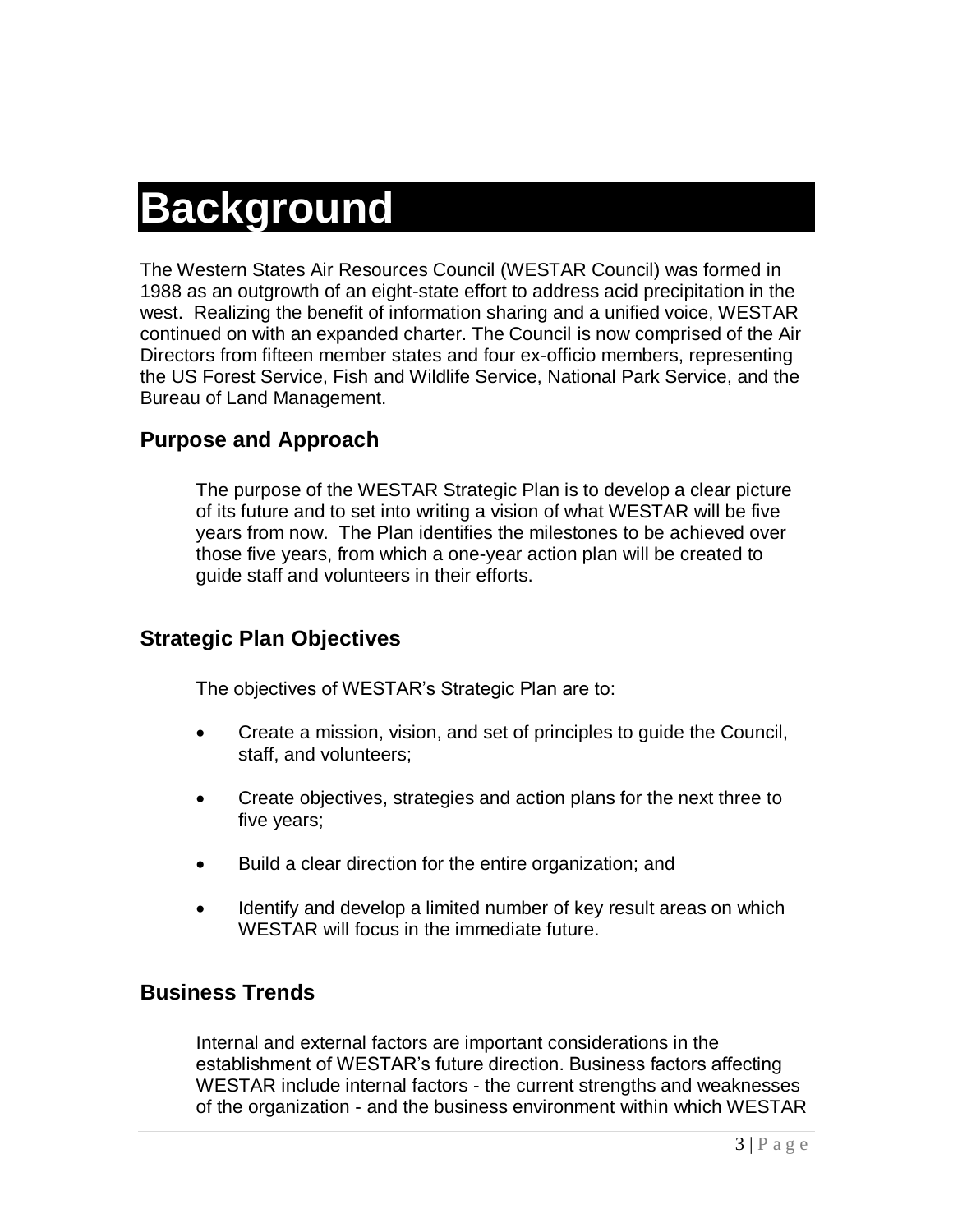operates. Based on an analysis of these factors, the WESTAR Council identified the following business trends that are likely to have the most influence on WESTAR's strategic direction over the coming two to five years:

- The impact of population growth on air quality, especially visibility in parks and wilderness areas;
- The increasing demand for energy driven by population growth, and the air quality impacts from energy producing sources; and
- The growing burden on states to address air quality issues as federal leadership in this area declines.

### <span id="page-3-0"></span>**Summary of Strategic Issues Facing WESTAR**

Throughout history, there has been a strong correlation between air pollution and population – where there are a lot of people, there is a lot of air pollution. Over the last thirty years, air quality managers have done an outstanding job ensuring that as population continues to grow, air quality does not suffer. They have done this by reducing emissions from the largest sources of air pollution while minimizing emissions from new sources. That strategy has been so effective that many areas where air quality has been unhealthy for decades now enjoy clean air. As we look ahead, however, we cannot be confident that this strategy will be nearly as effective. A commonly heard metaphor is: the low-hanging fruit has been picked. That is to say that there are few if any strategies remaining that will result in significant, cost-effective improvements in air quality.

The strategic issues facing air quality managers in the west are little different than those their predecessors were confronted with thirty years ago – how will we maintain or improve air quality in the face of continued population growth? While this issue is not unique to the western states, it is especially critical here given the higher growth rates and the significant challenges of providing infrastructure, goods, and services over such a large area. Adding to the challenge is a population that expects and demands air that is healthy to breathe and will not impair their views of some of the most spectacular vistas in the world.

While the impacts of population growth on air quality may be the same issue air quality managers have been grappling with for decades, the strategies to address the issue must change. The challenge ahead of us is to manage the air resource in such a way that our air quality objectives are met with a minimum, or possibly positive impact on our economic prosperity. How will we mitigate the impact of more power plants and other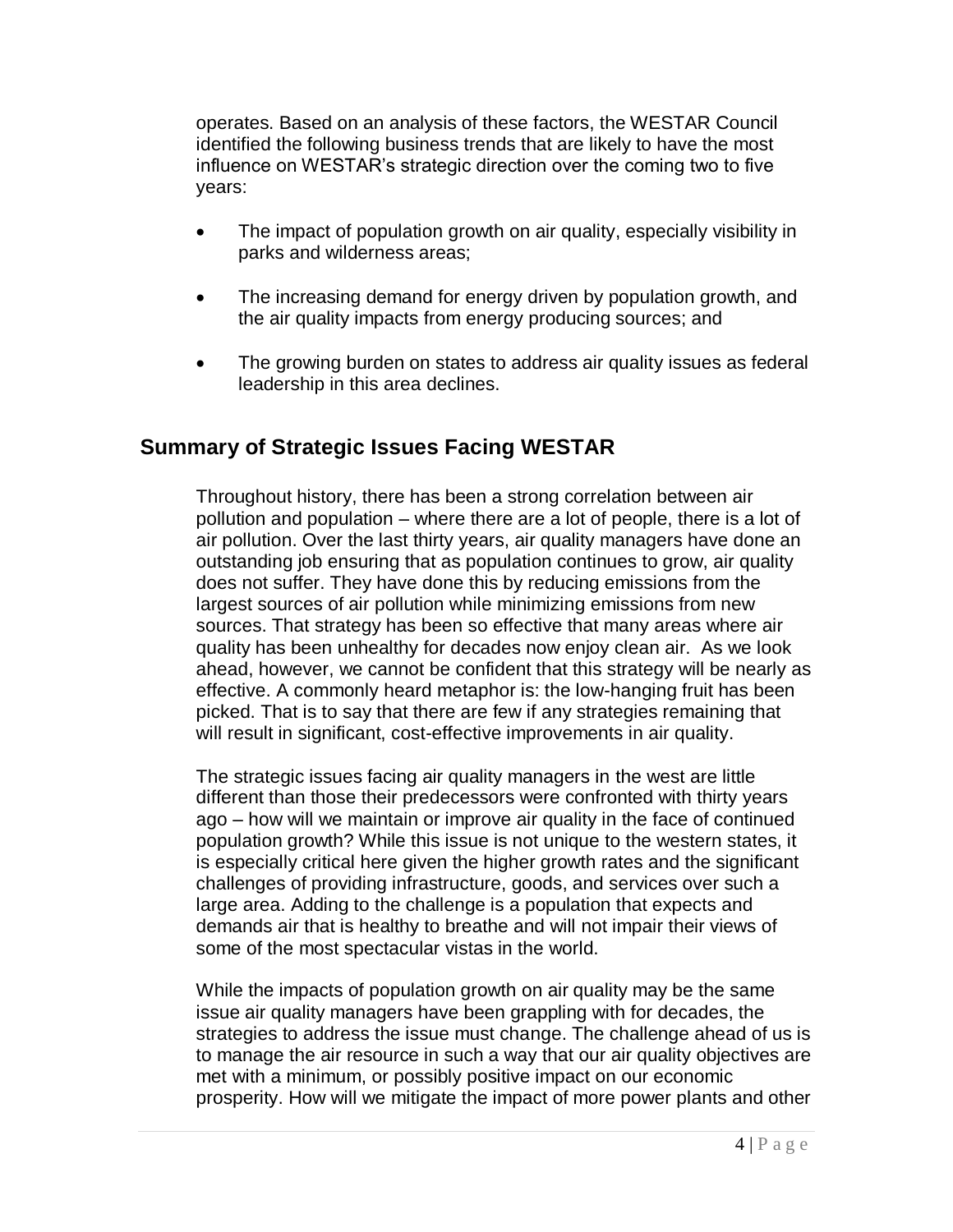energy resource development projects in rural areas to produce the energy a growing population will demand, or the emissions from increasing vehicle miles traveled, or more factories and farms to produce the goods we all want? Should state air pollution regulatory agencies take a more active role in energy conservation and efficiency programs? Does it make sense to manage on a state-by-state basis sources and emissions that are interstate, or even global in nature?

### <span id="page-4-0"></span>**Mission**

WESTAR's mission is to assist air quality managers in the west in achieving and maintaining clean, healthful air through efficient stewardship of the air resource.

WESTAR will realize this mission through:

- Cooperative efforts to address air quality management concerns;
- Exchanging information and participating in discussions about air pollution control;
- Enabling states through a comprehensive training and capacity development program; and
- Providing services and products that air quality managers can use to meet their objectives and obligations.

### <span id="page-4-1"></span>**Vision**

Our vision is for WESTAR to be recognized as an organization that:

- Provides exceptional service to its members;
- Is viewed as a national leader for its training, technical abilities, and policy insights;
- Has the capacity, through its staff and membership, to develop practicable solutions to air quality problems; and
- Is a great place to work.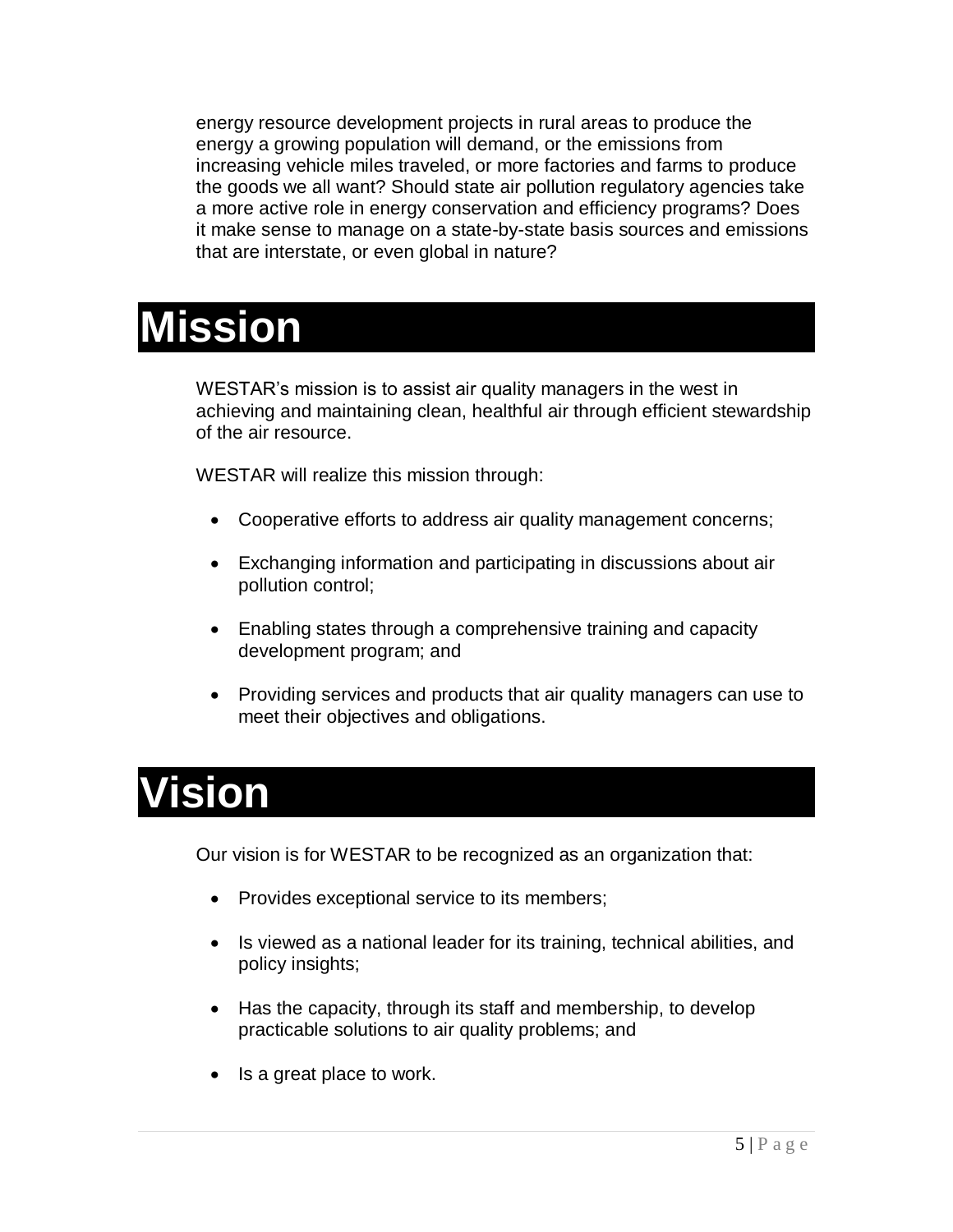## <span id="page-5-0"></span>**Key Result Areas**

To achieve the above vision, taking into consideration the trends in WESTAR's business environment, the WESTAR Council identified four priorities for the organization. They are:

- 1. Capacity Development: Maintain and enhance the capability of state air quality professionals.
- 2. Administrative Efficiency: Promote administrative efficiencies in air quality management.
- 3. Air Quality: Foster improvements to air quality in the western United States.
- 4. Relationships: Foster effective internal and external relationships.

Key result areas (KRAs) have been identified for each of these priorities. While the organization will not limit its efforts to those discussed below, these will be a primary focus for WESTAR in the coming two to five years.

### <span id="page-5-1"></span>**KRA 1: Maintain and enhance the capability of state staff.**

WESTAR offers training on an as needed basis to western state air quality directors and their staff, local agencies, and as necessary other participants (i.e. tribal staff, etc.). This training has been well received, and steps should be taken to ensure that this level of training is maintained and continually improved.

Although the training developed and offered by WESTAR is considered one of the organization's strengths, it is important to ensure that we continuously evaluate our training program and expand future training opportunities to meet member needs.

**Objective 1:** By March 2008, a new employee orientation packet focused on WESTAR's educational and professional development opportunities will be designed and developed, and fully implemented.

Outcome: A methodized approach to professional development and an enhanced understanding of professional development options available to staff; garnering a clearer picture of how to build and plan professional development.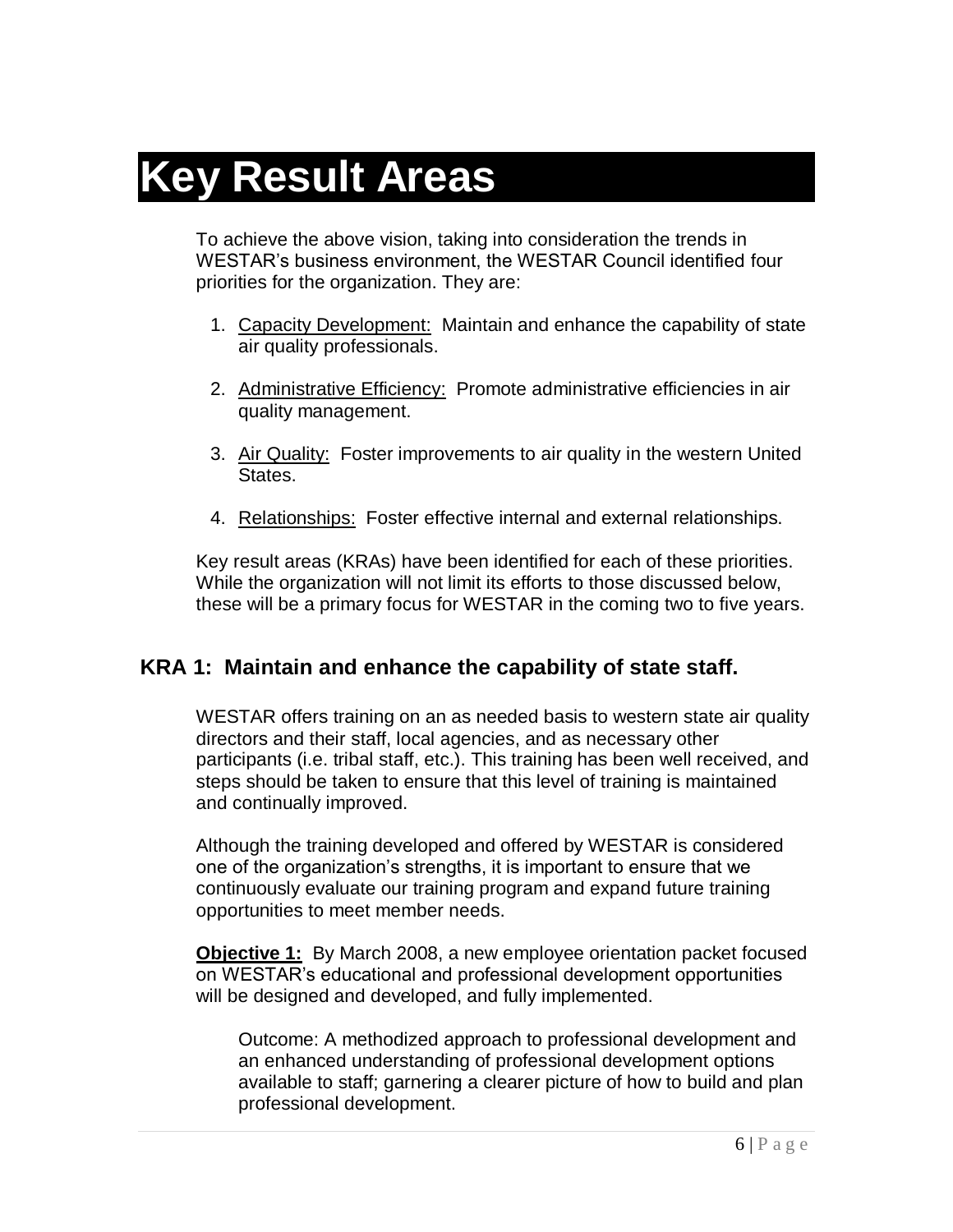Specific activities:

- 1. By March 2006, determine needs of states, evaluate which tools are germane to member agencies, and produce a draft summary document;
- 2. By March 2007, new employee packet completed, and tools are designed specifically to benefit WESTAR's member agencies;
- 3. By March 2008, new employee program is fully implemented and available.

**Objective 2**: By March 2008, a new set of tools will be identified and fully implemented to assist member agencies to more effectively and efficiently identify near-future and future training needs and interests.

Outcome: Enhanced ability to understanding the training needs of agency staff, and to more closely match training to agency business objectives.

Specific activities:

- 1. By March 2006, evaluate approaches and identify tools that are available;
- 2. By March 2007, select approaches and tools that are most appropriate, and develop selected tools;
- 3. By March 2008, fully implement selected tool.

### <span id="page-6-0"></span>**KRA 2: Promote efficiencies in air quality management.**

WESTAR's domain includes states within four different EPA Regional Offices. At times, the guidance provided to WESTAR member states by these different EPA Regional Offices is inconsistent, resulting in inequities among WESTAR states.

**Objective:** By December 2008, WESTAR and EPA will collaborate on important policies that are being implemented inconsistently from one EPA Region to the next and will have resolved, or made substantial progress toward resolving those inconsistencies.

Outcome: Less dispute between WESTAR member states and EPA over policy interpretations.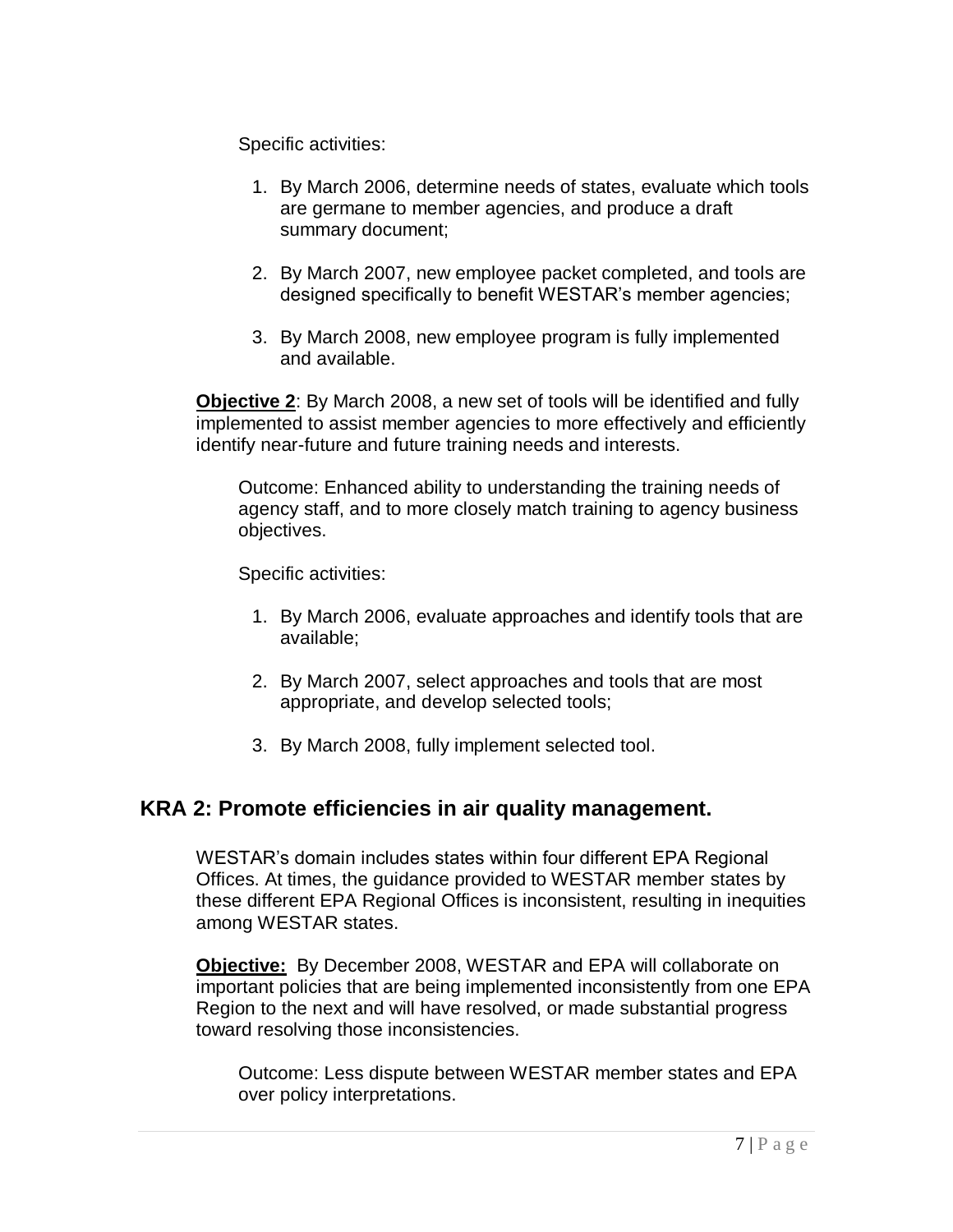Specific activities:

- 1. By January 2008, WESTAR will assist states develop Regional Haze Implementation Plans that will be approved by EPA. By January 2006, WESTAR will assist states and EPA develop a Protocol for EPA review of SIP submissions. (assumption: subject to EPA SIP approval and litigation).
- 2. By December 2005, WESTAR, in consultation with STAPPA/ALAPCO, will provide comments to EPA and advocate for changes to the Natural Events Policy that will result in consistent, effective characterization of NAAQS exceedances caused by natural events. (assumption: contingent upon EPA acting on policy changes)
- 3. By March 2006, WESTAR will help states resolve technical constraints to preparing PSD increment analyses. By no later than the end of 2008, WESTAR will assist states develop a revised policy approach to PSD.
- 4. Ensure full consideration of WESTAR's recommended changes to the current PSD program by advocating EPA action on the recommendations.

### <span id="page-7-0"></span>**KRA 3: Foster improvements in air quality.**

One thing that all WESTAR members have in common is the responsibility to provide clean, clear, and healthful air – in a word, stewardship. For some, air quality improvements are needed, while for others, maintaining air quality in the face of increasing population is the most significant challenge.

**Objective:** By December 2008, WESTAR Council members will identify and play an important role in the development of at least one emission reduction program, enhancement of health protections, or measure that is significant in the western states, or alternatively play a significant role in preventing the rollback of existing measures.

Outcome: Lower aggregate emissions than would have been the case without WESTAR's efforts and/or improved health protection.

Specific activities: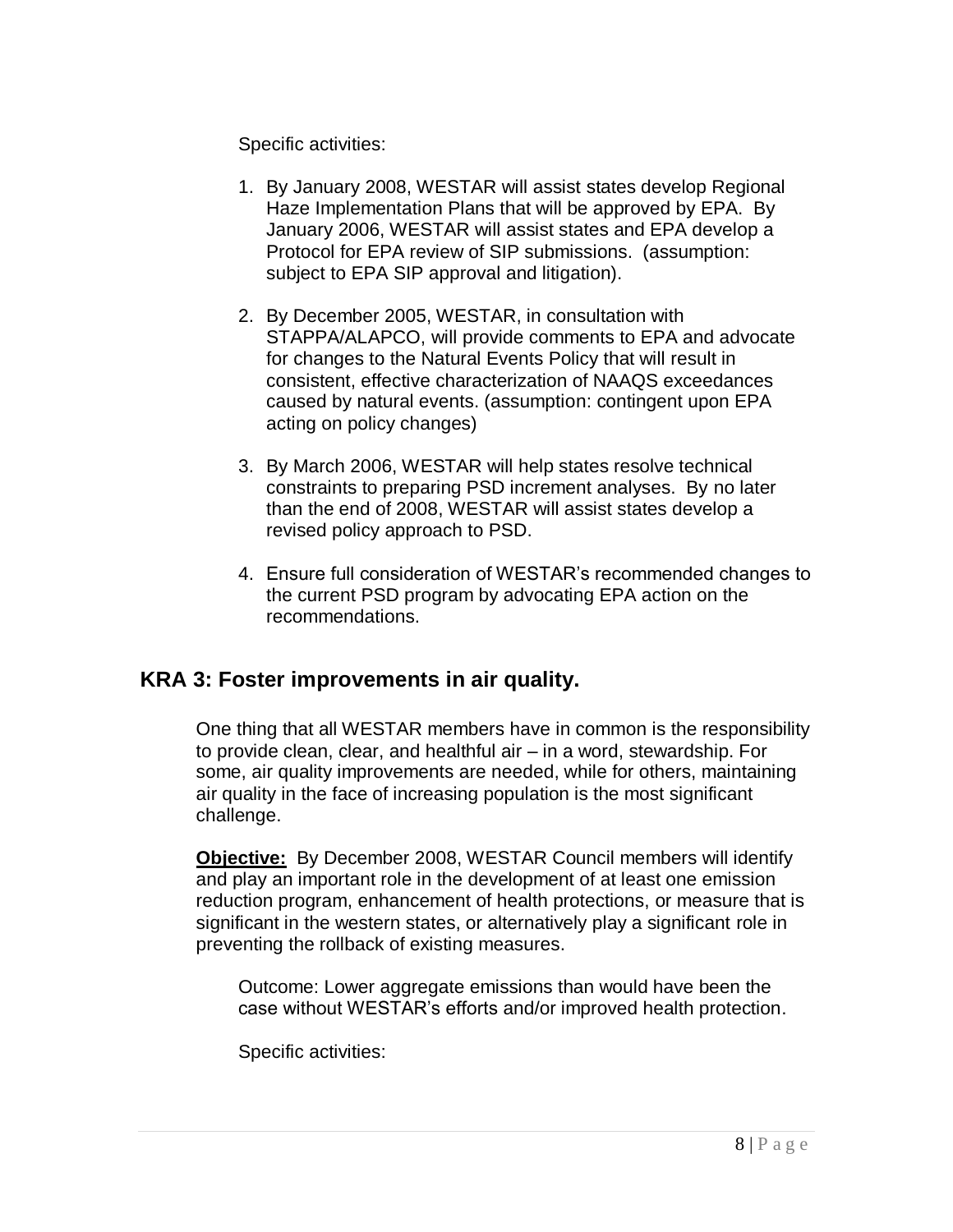- 1. By April 2006, identify opportunities for WESTAR to play a significant role in the development of emission reduction strategies or strategies to improve health protection that are important to western states, and from this list of opportunities, select one or more that represent the highest priorities to the western states. As an example of an opportunity, WESTAR could champion the development by EPA of a national program or emission reduction measure that would significantly benefit western states.
- 2. Identify WESTAR members and/or staff to take the lead in the development and implementation of priority emission reduction effort(s) that were selected by the WESTAR directors.
- 3. By December 2008, ensure that the priority emission reduction program(s) or measure(s) or strategies to improve health protection are implemented.

### <span id="page-8-0"></span>**KRA 4: Foster effective internal and external relationships**

Relationships, both internal to WESTAR as well as external relationships, are critical to the effectiveness of the organization. Internal relationships need to be cultivated and nurtured to ensure that member states remain as active participants in the organization. Good relationships with external organizations that have a similar mission to that of WESTAR enhance our effectiveness by avoiding duplication of effort and leveraging our respective organizational strengths.

**Objective 1:** On an on-going basis, participants will increasingly value their participation in WESTAR activities.

Outcome: Air directors and their staff will be actively engaged in WESTAR initiatives.

Specific activities:

- 1. By December 2005, assess the value of WESTAR's website to members, and implement improvements based on feedback from users.
- 2. At the fall business meeting each year, in consultation with the WESTAR President, prepare a plan to receive feedback from Council members on recommended priorities and how the organization can better serve its members. The plan should be